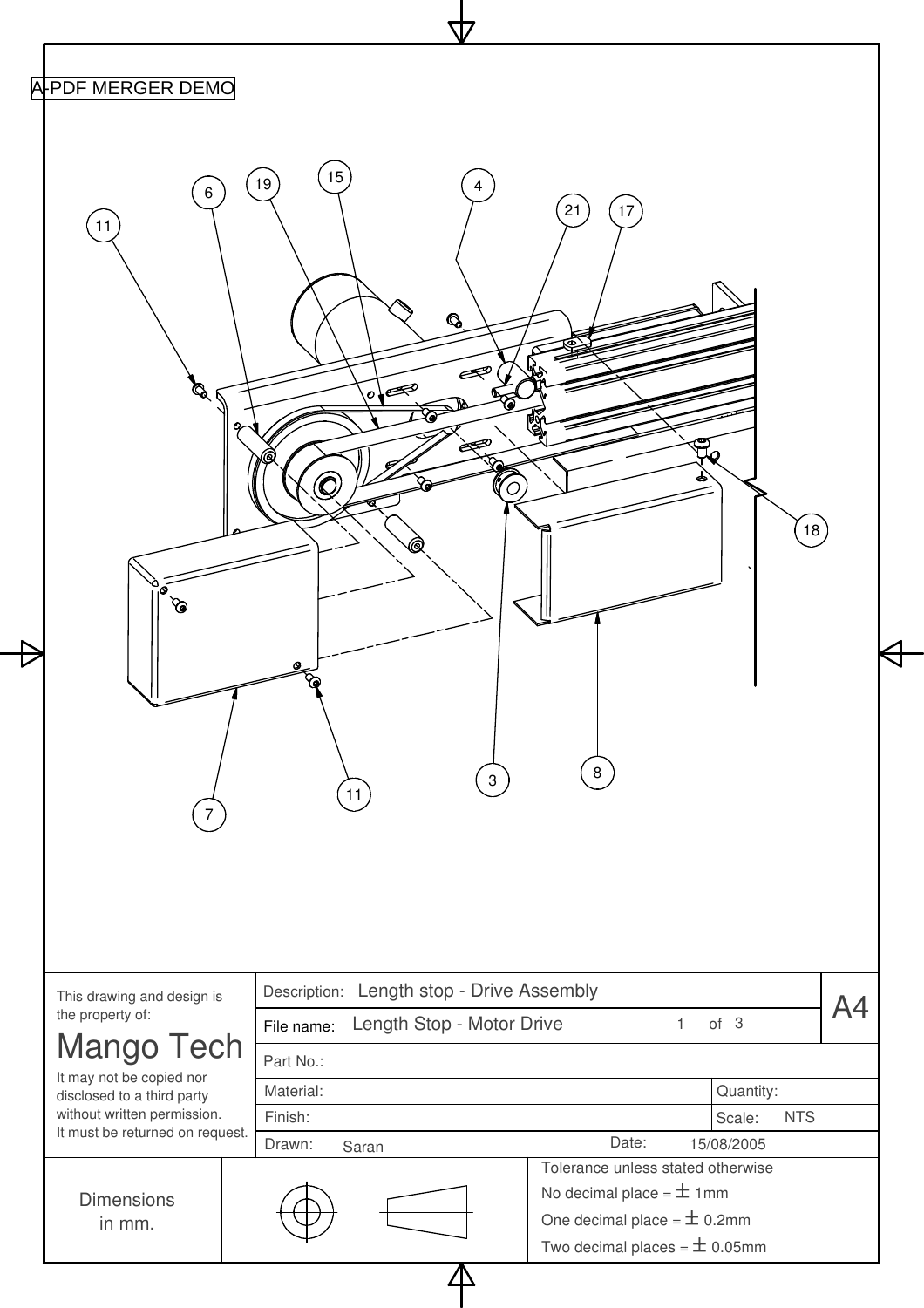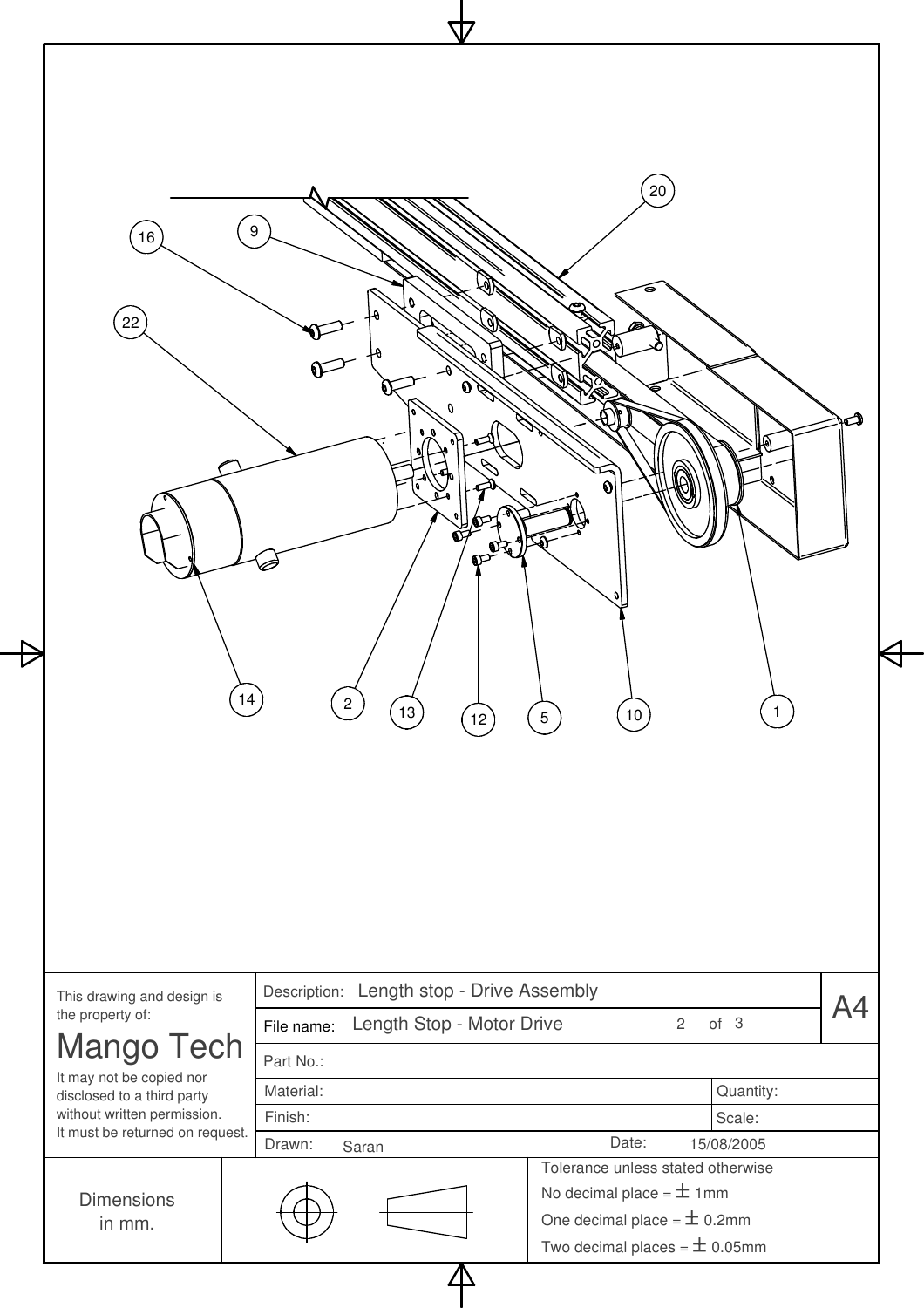| 22                                                     | 1              | Motor              | Motor                                                                |  |
|--------------------------------------------------------|----------------|--------------------|----------------------------------------------------------------------|--|
| 21                                                     | $\mathbf{1}$   | ISO 4017 - M8 x 40 | Hex-Head Bolt                                                        |  |
| 20                                                     | $\overline{c}$ | 110-0101           | 80-20 Rail                                                           |  |
| 19                                                     | $\mathbf{1}$   | belt-L100          | drive belt L100 - length                                             |  |
| 18                                                     | 1              | ISO 7380 - M8 x 12 | Hexagon Socket Button Head Screw                                     |  |
| 17                                                     | $\overline{7}$ | FLX3838            | M8 economy T-Nut                                                     |  |
| 16                                                     | 4              | ISO 7380 - M8 x 25 | Hexagon Socket Button Head Screw                                     |  |
| 15                                                     | 1              | 200XL037 belt      | drive belt 200XL037                                                  |  |
| 14                                                     | $\mathbf{1}$   | 110-0228           | <b>Encoder Cover</b>                                                 |  |
| 13                                                     | $\overline{4}$ | local.ISO.3.44.8   | Hexagon Socket Countersunk Head<br>Screw                             |  |
| 12                                                     | $\overline{4}$ | local.ISO.13.480.8 | Hexagon Socket Head Cap Screw                                        |  |
| 11                                                     | 11             | ISO 7380 - M6 x 12 | Hexagon Socket Button Head Screw                                     |  |
| 10                                                     | $\mathbf{1}$   | 110-0244           | Motor Drive Plate                                                    |  |
| 9                                                      | 1              | 110-0255           | Spacer Plate                                                         |  |
| 8                                                      | 1              | 110-0254           | Drive Guard                                                          |  |
| $\overline{7}$                                         | $\mathbf{1}$   | 110-0252           | <b>Drive Guard</b>                                                   |  |
| 6                                                      | $\overline{2}$ | 110-0248           | Spacer                                                               |  |
| 5                                                      | 1              | 110-0246           | Drive Pulley Shaft                                                   |  |
| 4                                                      | 1              | 110-0253           | <b>Belt Tensioner</b>                                                |  |
| 3                                                      | 1              | 110-0205           | motor output pulley                                                  |  |
| $\overline{c}$                                         | 1              | 110-0245           | Motor Mount Plate                                                    |  |
| 1                                                      | $\mathbf{1}$   | 110-0200           | drive pulley assembly                                                |  |
| <b>ITEM</b>                                            | <b>QTY</b>     | PART NUMBER        | <b>DESCRIPTION</b>                                                   |  |
|                                                        |                |                    |                                                                      |  |
|                                                        |                |                    | Parts List                                                           |  |
|                                                        |                |                    |                                                                      |  |
| This drawing and design is                             |                | Description:       |                                                                      |  |
| the property of:                                       |                | File name:         | Length Stop - Motor Drive<br>3<br>of <sub>3</sub>                    |  |
| Mango Tech                                             |                | Part No.:          |                                                                      |  |
| It may not be copied nor<br>disclosed to a third party |                | Material:          | Quantity:                                                            |  |
| without written permission.                            |                | Finish:            | <b>NTS</b><br>Scale:                                                 |  |
| It must be returned on request.                        |                | Drawn:<br>Saran    | Date:<br>15/08/2005                                                  |  |
|                                                        |                |                    | Tolerance unless stated otherwise                                    |  |
|                                                        |                |                    |                                                                      |  |
| <b>Dimensions</b>                                      |                |                    | No decimal place = $\pm$ 1mm                                         |  |
| in mm.                                                 |                |                    | One decimal place = $\pm$ 0.2mm<br>Two decimal places = $\pm$ 0.05mm |  |

t

4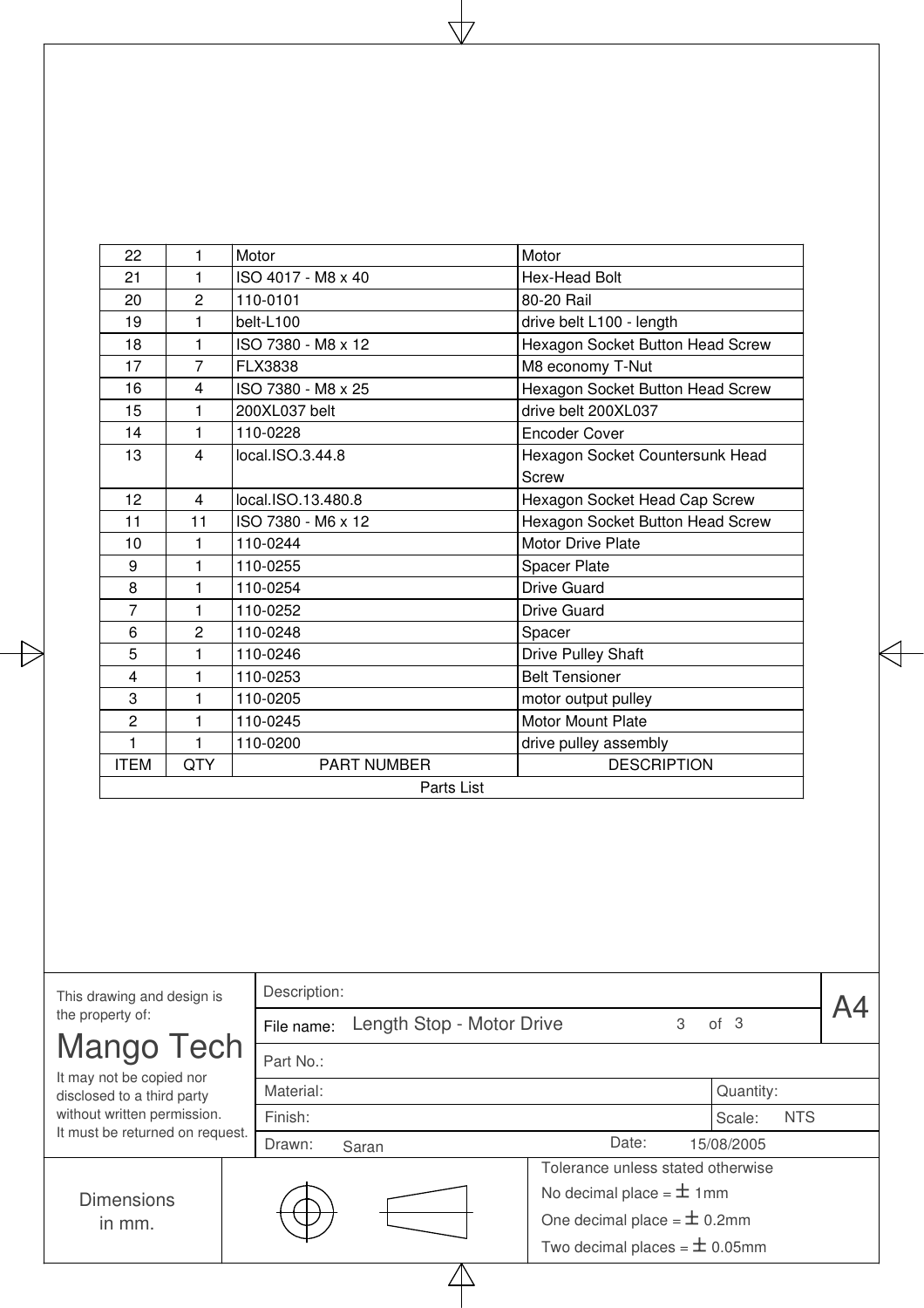|                                                                                    |                       |                                           |   |                     | $30\,$                           |              |                      |    |
|------------------------------------------------------------------------------------|-----------------------|-------------------------------------------|---|---------------------|----------------------------------|--------------|----------------------|----|
|                                                                                    | 42                    | 43                                        |   |                     |                                  |              |                      |    |
|                                                                                    |                       | Ω                                         | Ω | $\theta$ de         |                                  |              |                      |    |
|                                                                                    |                       |                                           |   |                     |                                  |              |                      |    |
|                                                                                    |                       |                                           |   | 32 <sup>7</sup>     |                                  |              |                      |    |
| 43<br>$\overline{4}$                                                               | ISO 7089 - 6 - 140 HV |                                           |   | Washer              |                                  |              |                      |    |
| 42<br>$\overline{4}$                                                               | ISO 7380 - M6 x 16    |                                           |   |                     | Hexagon Socket Button Head Screw |              |                      |    |
| $\mathbf{1}$<br>32                                                                 | 110-0231              |                                           |   | <b>Slider Plate</b> |                                  |              |                      |    |
| 30<br>$\mathbf{1}$<br><b>QTY</b><br><b>ITEM</b>                                    | 110-0213              | PART NUMBER                               |   | Slider frame        | <b>DESCRIPTION</b>               |              |                      |    |
|                                                                                    |                       | Parts List                                |   |                     |                                  |              |                      |    |
|                                                                                    |                       | Description: Length stop - Drive Assembly |   |                     |                                  |              |                      |    |
|                                                                                    |                       | Slider Exploded<br>File name:             |   |                     |                                  | $\mathbf{1}$ | of 2                 | A4 |
| This drawing and design is                                                         |                       | Part No.:                                 |   |                     |                                  |              |                      |    |
| It may not be copied nor                                                           |                       | Material:                                 |   |                     |                                  |              |                      |    |
| <b>Mango Tech</b><br>disclosed to a third party                                    |                       |                                           |   |                     |                                  |              | Quantity:            |    |
| the property of:<br>without written permission.<br>It must be returned on request. |                       | Finish:<br>Drawn:<br>Saran                |   |                     | Date:                            |              | Scale:<br>18/10/2005 |    |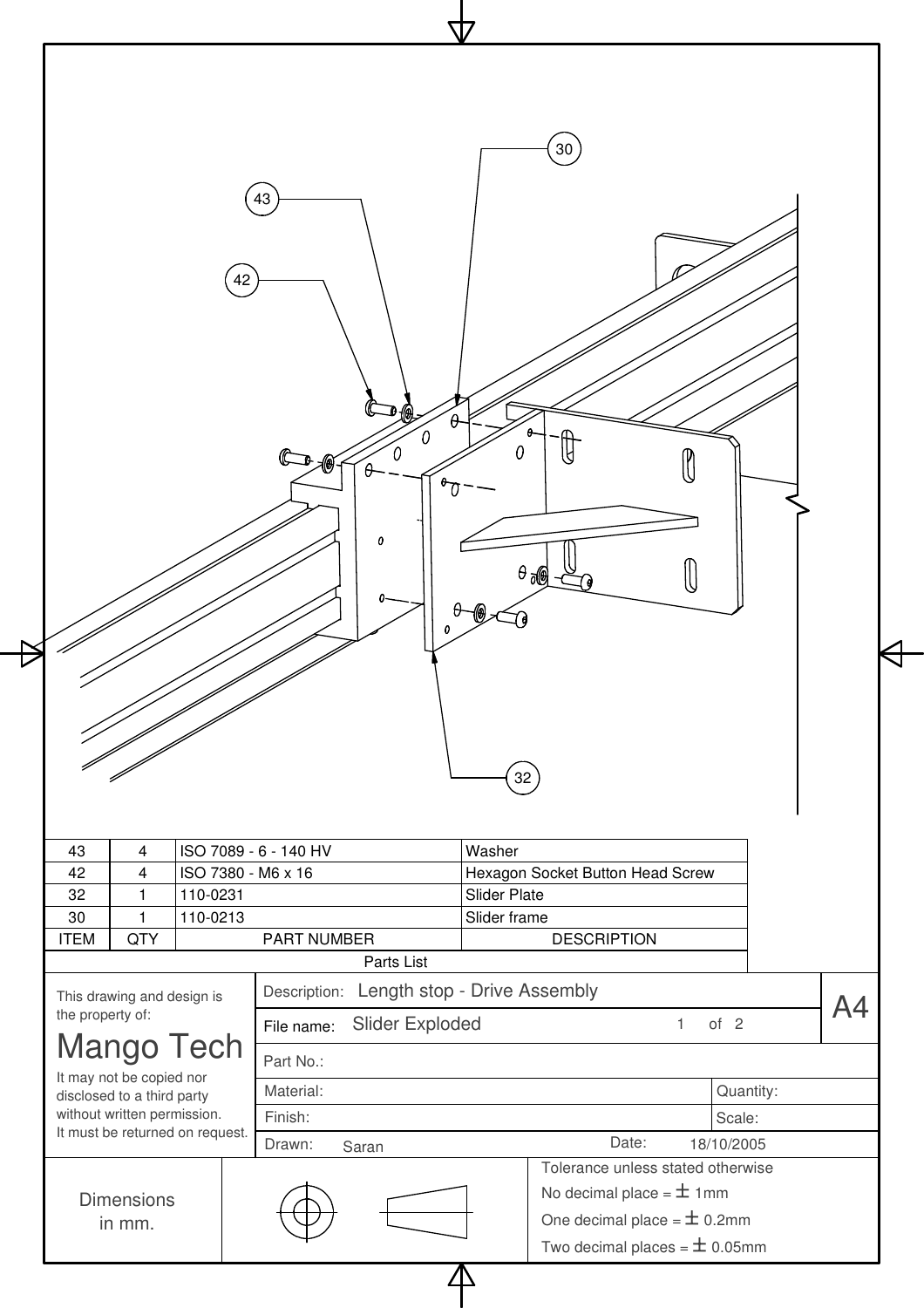| 68 | $\ensuremath{\mathsf{3}}$ | 45<br>68<br>48<br>ISO 7089 - 5 - 140 HV | ∾<br>Ø<br>(O)<br>44<br>66<br>14<br>Washer |  |
|----|---------------------------|-----------------------------------------|-------------------------------------------|--|
| 66 | $\sqrt{2}$                | 110-0214                                | belt clamp                                |  |
| 48 | $\overline{c}$            | ISO 7380 - M5 x 12                      | Hexagon Socket Button Head Screw          |  |
| 45 | $\mathbf{1}$              | cable                                   | cable, 2.5mm 7 x 19, 5890mm long          |  |

 $\overline{\triangleright}$ 

| ◡◡               | ັ                                             |           | 1997 - 9 - 1997 - 199 |                              |            |                                   |   |            |  |
|------------------|-----------------------------------------------|-----------|-----------------------|------------------------------|------------|-----------------------------------|---|------------|--|
| 66               | $\overline{2}$                                | 110-0214  |                       |                              | belt clamp |                                   |   |            |  |
| 48               | $\overline{2}$                                |           | ISO 7380 - M5 x 12    |                              |            | Hexagon Socket Button Head Screw  |   |            |  |
| 45               |                                               | cable     |                       |                              |            | cable, 2.5mm 7 x 19, 5890mm long  |   |            |  |
| 44               |                                               | belt-L100 |                       |                              |            | drive belt L100 - length          |   |            |  |
| 14               | 15                                            |           | ISO 7380 - M6 x 12    |                              |            | Hexagon Socket Button Head Screw  |   |            |  |
| <b>ITEM</b>      | QTY                                           |           | <b>PART NUMBER</b>    |                              |            | <b>DESCRIPTION</b>                |   |            |  |
|                  |                                               |           |                       | Parts List                   |            |                                   |   |            |  |
|                  | This drawing and design is                    |           | Description:          | Length stop - Drive Assembly |            |                                   |   |            |  |
| the property of: |                                               |           | File name:            | <b>Slider Exploded</b>       |            |                                   | 2 | of $2$     |  |
|                  | <b>Mango Tech</b><br>It may not be copied nor |           | Part No.:             |                              |            |                                   |   |            |  |
|                  | disclosed to a third party                    |           | Material:             |                              |            |                                   |   | Quantity:  |  |
|                  | without written permission.                   |           | Finish:               |                              |            |                                   |   | Scale:     |  |
|                  | It must be returned on request.               |           | Drawn:                | Saran                        |            | Date:                             |   | 18/10/2005 |  |
|                  |                                               |           |                       |                              |            | Tolerance unless stated otherwise |   |            |  |
|                  | <b>Dimensions</b>                             |           |                       |                              |            | No decimal place = $\pm$ 1mm      |   |            |  |
|                  | in mm.                                        |           |                       |                              |            | One decimal place = $\pm$ 0.2mm   |   |            |  |
|                  |                                               |           |                       |                              |            | Two decimal places = $\pm$ 0.05mm |   |            |  |
|                  |                                               |           |                       |                              |            |                                   |   |            |  |
|                  |                                               |           |                       |                              |            |                                   |   |            |  |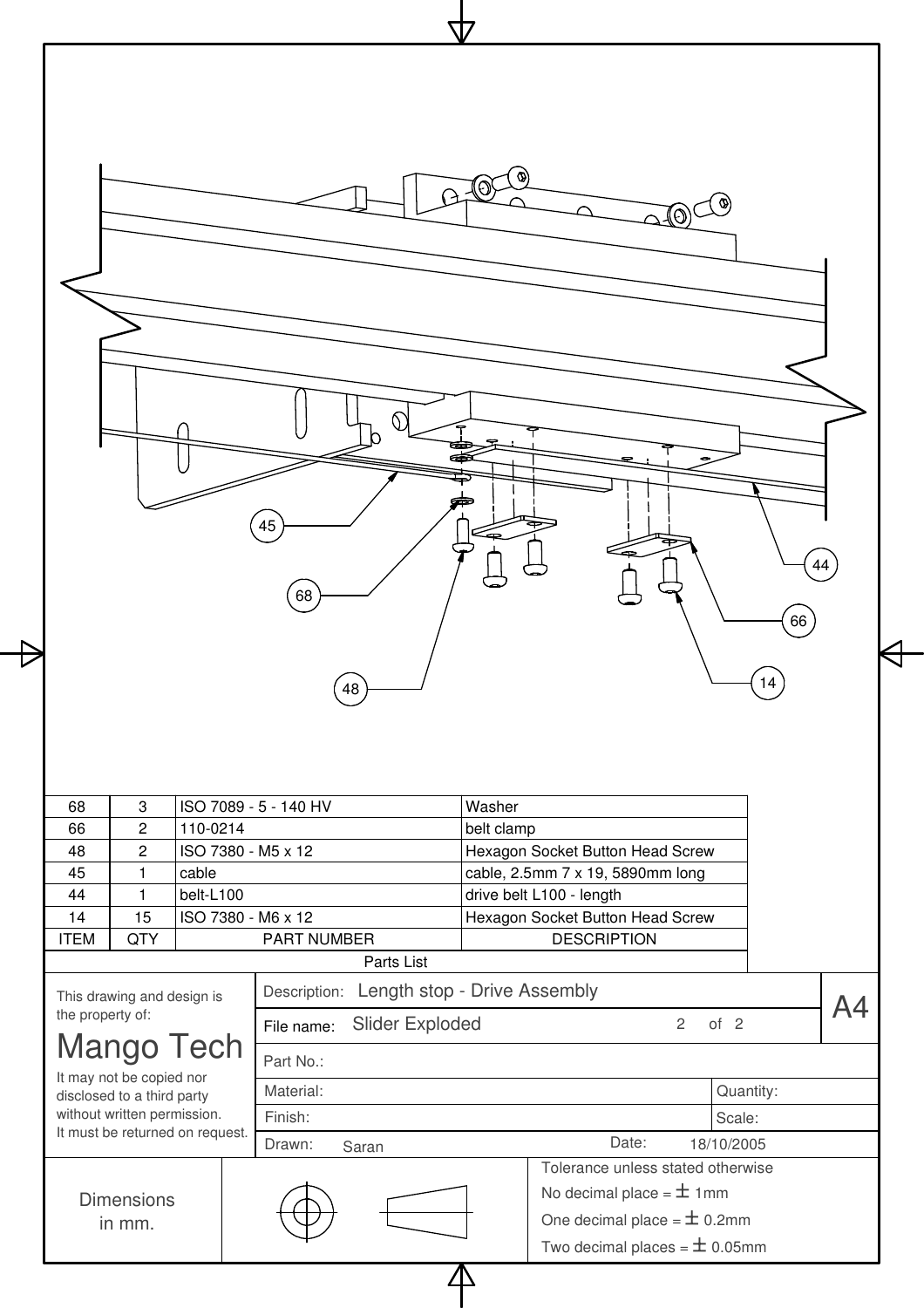|   | 77                                                                                                                                                                                                                                                                  |
|---|---------------------------------------------------------------------------------------------------------------------------------------------------------------------------------------------------------------------------------------------------------------------|
| 七 | $\left(39\right)$<br>$\left( 68\right)$<br>ø<br>⊗<br>⋑<br>$G\!\!\!\!\!{}^{\rm T\!G\!A}$<br>O<br>$\theta$<br>ల<br>Ø<br><b>RE</b><br>$\theta$<br>ø<br>ِ ها<br>ø<br>о<br>๑<br>ِ⊙<br>θ<br>Đ<br>₩<br>◉<br>41<br>θ<br>Жď<br>40<br>$\left(38\right)$<br>$\left( 29\right)$ |
|   | 1110002<br>$\n $ Dowal Ding<br>$\Omega$<br>$\mathbf{c}$                                                                                                                                                                                                             |

╡

| 68               | 2                                             | 110-0237     |                    |                    |                              | <b>Dowel Pins</b>   |                                   |   |                 |  |  |  |
|------------------|-----------------------------------------------|--------------|--------------------|--------------------|------------------------------|---------------------|-----------------------------------|---|-----------------|--|--|--|
| 67               | 5                                             |              | ISO 4762 - M5 x 16 |                    |                              |                     | Hexagon Socket Head Cap Screw     |   |                 |  |  |  |
| 41               | 4                                             | end cap plug |                    |                    |                              |                     | 1530 end cap plug                 |   |                 |  |  |  |
| 40               | 2                                             | end cap      |                    |                    |                              | 1530 end cap        |                                   |   |                 |  |  |  |
| 39               | 4                                             | FLX3879      |                    |                    |                              |                     | M8 x 1.25 double nut              |   |                 |  |  |  |
| 38               | 1                                             | 110-0219     |                    |                    |                              | <b>Splice Plate</b> |                                   |   |                 |  |  |  |
| 29               | 26                                            |              | ISO 7380 - M8 x 16 |                    |                              |                     | Hexagon Socket Button Head Screw  |   |                 |  |  |  |
| <b>ITEM</b>      | QTY                                           |              |                    | <b>PART NUMBER</b> |                              |                     | <b>DESCRIPTION</b>                |   |                 |  |  |  |
|                  |                                               |              |                    |                    | Parts List                   |                     |                                   |   |                 |  |  |  |
|                  | This drawing and design is                    |              |                    | Description:       | Length stop - Drive Assembly |                     |                                   |   |                 |  |  |  |
| the property of: |                                               |              | File name:         |                    | <b>Joint Assy</b>            |                     |                                   | 1 | of <sub>1</sub> |  |  |  |
|                  | <b>Mango Tech</b><br>It may not be copied nor |              | Part No.:          |                    |                              |                     |                                   |   |                 |  |  |  |
|                  | disclosed to a third party                    |              | Material:          |                    |                              |                     |                                   |   | Quantity:       |  |  |  |
|                  | without written permission.                   |              | Finish:            |                    |                              |                     |                                   |   | Scale:          |  |  |  |
|                  | It must be returned on request.               |              | Drawn:             |                    | Saran                        |                     | Date:                             |   | 18/10/2005      |  |  |  |
|                  |                                               |              |                    |                    |                              |                     | Tolerance unless stated otherwise |   |                 |  |  |  |
|                  | <b>Dimensions</b>                             |              |                    |                    |                              |                     | No decimal place = $\pm$ 1mm      |   |                 |  |  |  |
|                  | in mm.                                        |              |                    |                    |                              |                     | One decimal place = $\pm$ 0.2mm   |   |                 |  |  |  |
|                  |                                               |              |                    |                    |                              |                     | Two decimal places = $\pm$ 0.05mm |   |                 |  |  |  |
|                  |                                               |              |                    |                    |                              |                     |                                   |   |                 |  |  |  |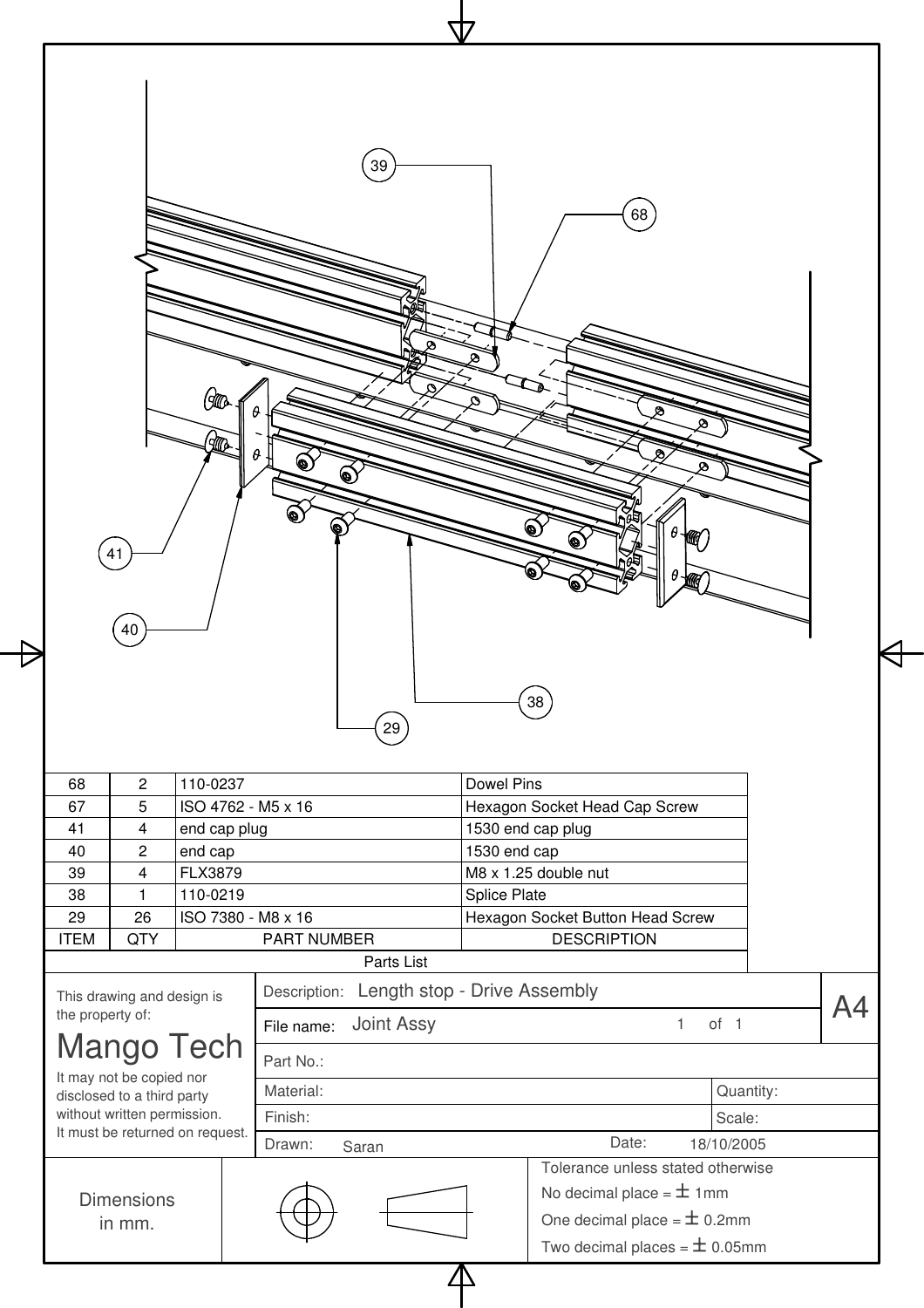

| 63               | 4                                             |               | ISO 8678 - M8 x 30    |                              |               | Cup Head Square Neck Bolt         |                 |           |  |
|------------------|-----------------------------------------------|---------------|-----------------------|------------------------------|---------------|-----------------------------------|-----------------|-----------|--|
| 62               | 16                                            |               | ISO 4017 - M8 x 25    |                              | Hex-Head Bolt |                                   |                 |           |  |
| 61               | 32                                            | ISO 4032 - M8 |                       |                              | Hex Nut       |                                   |                 |           |  |
| 60               | 32                                            |               | M8 spring washer      |                              |               |                                   |                 |           |  |
| 59               | 32                                            |               | ISO 7089 - 8 - 140 HV |                              | Washer        |                                   |                 |           |  |
| 58               | 8                                             | 100-0105      |                       |                              |               | bottom attachment arm             |                 |           |  |
| 57               | 8                                             | 100-0103      |                       |                              |               | top attachment arm                |                 |           |  |
| 29               | 26                                            |               | ISO 7380 - M8 x 16    |                              |               | Hexagon Socket Button Head Screw  |                 |           |  |
| <b>ITEM</b>      | QTY                                           |               | <b>PART NUMBER</b>    |                              |               | <b>DESCRIPTION</b>                |                 |           |  |
|                  |                                               |               |                       | Parts List                   |               |                                   |                 |           |  |
|                  | This drawing and design is                    |               | Description:          | Length stop - Drive Assembly |               |                                   |                 |           |  |
| the property of: |                                               |               | File name:            | <b>Bracket</b>               |               |                                   | of <sub>1</sub> |           |  |
|                  | <b>Mango Tech</b><br>It may not be copied nor |               | Part No.:             |                              |               |                                   |                 |           |  |
|                  | disclosed to a third party                    |               | Material:             |                              |               |                                   |                 | Quantity: |  |
|                  | without written permission.                   |               | Finish:               |                              |               |                                   | Scale:          |           |  |
|                  | It must be returned on request.               |               | Drawn:                | Saran                        |               | Date:                             | 19/10/2005      |           |  |
|                  |                                               |               |                       |                              |               | Tolerance unless stated otherwise |                 |           |  |
|                  | <b>Dimensions</b>                             |               |                       |                              |               | No decimal place = $\pm$ 1mm      |                 |           |  |
|                  | in mm.                                        |               |                       |                              |               | One decimal place = $\pm$ 0.2mm   |                 |           |  |
|                  |                                               |               |                       |                              |               | Two decimal places = $\pm$ 0.05mm |                 |           |  |
|                  |                                               |               |                       |                              |               |                                   |                 |           |  |
|                  |                                               |               |                       |                              |               |                                   |                 |           |  |
|                  |                                               |               |                       |                              |               |                                   |                 |           |  |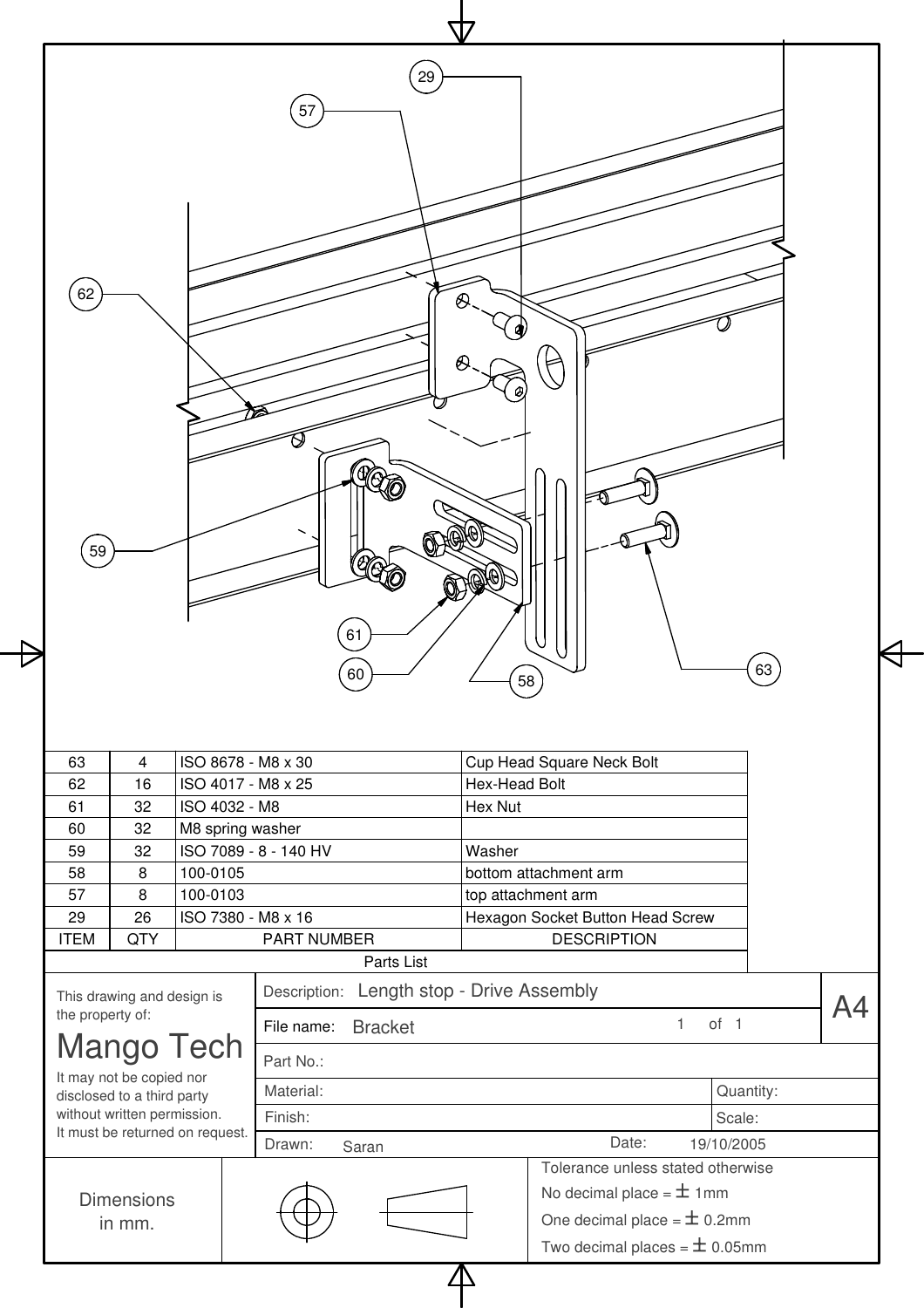| 46               |                                                           |               | 14<br>50<br>49<br>σ<br>Œ<br>æ<br>$\Rightarrow$<br>¢<br>œ<br>$\bigoplus$<br>Œ<br>Œ | 47                   |
|------------------|-----------------------------------------------------------|---------------|-----------------------------------------------------------------------------------|----------------------|
|                  |                                                           | 48            | 52<br>51                                                                          |                      |
| 52               | $\mathbf{1}$                                              | ISO 4032 - M5 | Hex Nut                                                                           |                      |
| 51               | $\overline{c}$                                            | ISO 4032 - M6 | Hex Nut                                                                           |                      |
| 50               | 1                                                         |               | ISO 7380 - M5 x 12<br>Hexagon Socket Button Head Screw                            |                      |
| 49               | 2                                                         | 110-0275      | Cable Joiner Plate                                                                |                      |
| 48               | 1                                                         | 110-0276      | Sandwich Plate                                                                    |                      |
| 47               | 1                                                         | cable         | cable, 2.5mm 7 x 19                                                               |                      |
| 46               | 1                                                         | belt-L100     | drive belt L100 - length                                                          |                      |
| 14               | 11                                                        |               | ISO 7380 - M6 x 12<br>Hexagon Socket Button Head Screw                            |                      |
| <b>ITEM</b>      | <b>QTY</b>                                                |               | PART NUMBER<br><b>DESCRIPTION</b><br>Parts List                                   |                      |
| the property of: | This drawing and design is                                |               | Description:<br>Length Stop - CableBeltAssy<br>$\mathbf{1}$<br>File name:         | А4<br>of 1           |
|                  | <b>Mango Tech</b>                                         |               | Part No.:                                                                         |                      |
|                  | It may not be copied nor                                  |               |                                                                                   |                      |
|                  | disclosed to a third party<br>without written permission. |               | Material:                                                                         | Quantity:            |
|                  | It must be returned on request.                           |               | Finish:                                                                           | Scale:<br><b>NTS</b> |
|                  |                                                           |               | Date:<br>Drawn:<br>Saran                                                          | 15/08/2005           |
|                  |                                                           |               | Tolerance unless stated otherwise                                                 |                      |
|                  | <b>Dimensions</b><br>in mm.                               |               | No decimal place = $\pm$ 1mm<br>One decimal place = $\pm$ 0.2mm                   |                      |

 $\Delta$